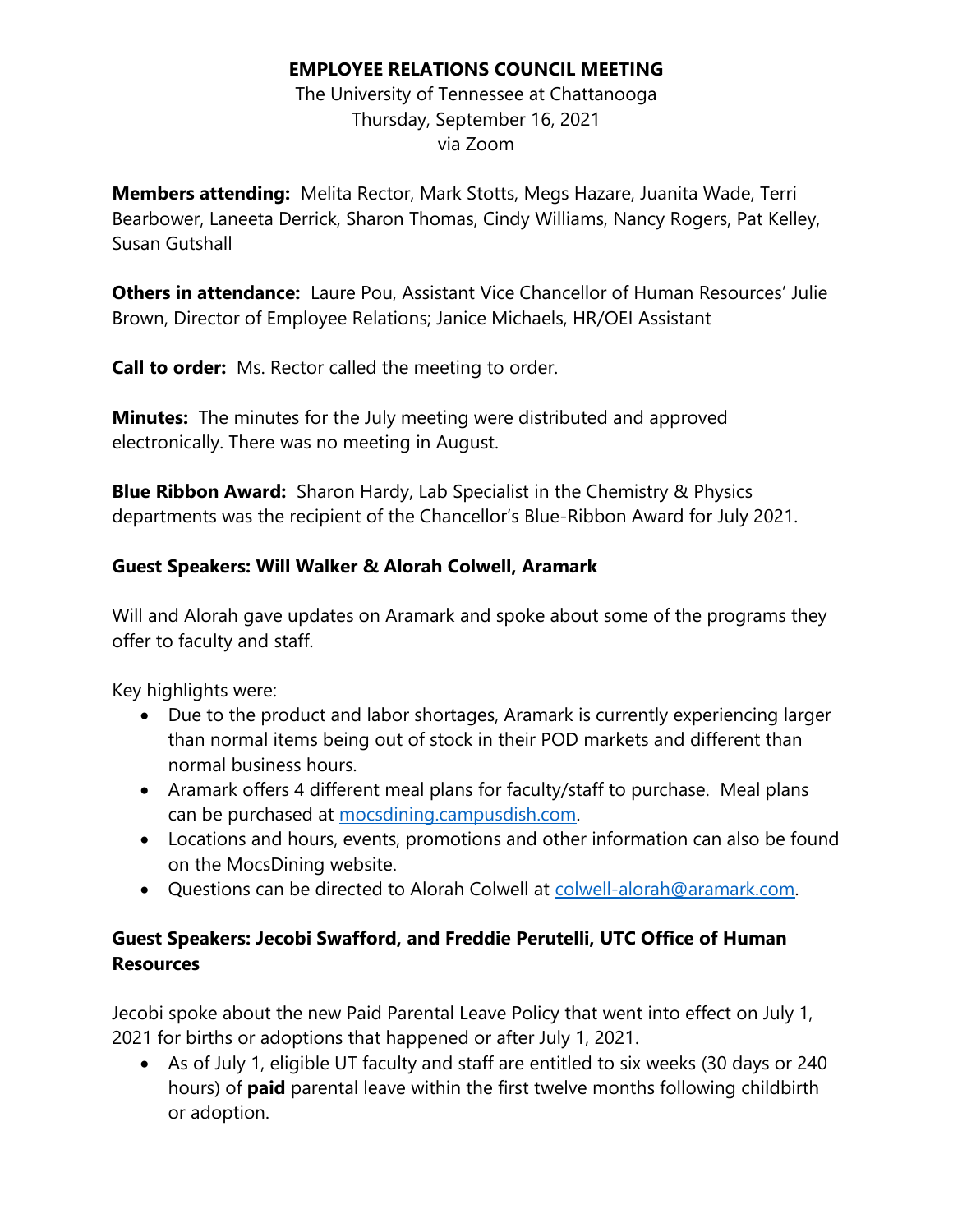- This benefit is available to regular, active employees (including 9-month faculty) as defined in [HR0105,](https://tennessee.us9.list-manage.com/track/click?u=d896b38de9dd8fd3c043073b3&id=3f8e2ef588&e=4c4c507653) assigned to work at least 75 percent and on payroll for at least 12 consecutive months prior to the start of the requested leave.
- Employees must use their paid parental leave within 12 months after the birth or adoption of their child. However, adoptive parents may use their paid parental leave before the placement if necessary, to fulfill the legal requirements of the adoption process. Employees may take paid parental leave in a block (or blocks) of time, or they may take their leave intermittently by one-day increments. Use of intermittent leave must be coordinated with the supervisor.
- Read the full paid parental leave policy, and learn more about the use period and eligibility: [https://universitytennessee.policytech.com/dotNet/documents/?docid=](https://tennessee.us9.list-manage.com/track/click?u=d896b38de9dd8fd3c043073b3&id=5bef198289&e=4c4c507653) [807&public=true](https://tennessee.us9.list-manage.com/track/click?u=d896b38de9dd8fd3c043073b3&id=5bef198289&e=4c4c507653)

Freddie spoke about the upcoming Annual Enrollment. A few key changes mentioned were:

- Health premiums for active employees in narrow networks will increase \$2 \$16 per month
- Open enrollment dates are October  $1^{st}$  October  $15^{th}$
- BCBST will add a Network P broad network
- No increases for Vision and CIGNA Dental premiums
- MetLife Dental will be replaced by Delta Dental
	- o Monthly premiums will decrease depending on the chosen coverage
	- o If you are currently enrolled in the MetLife DPPO dental plan and do not make a change during annual enrollment, you will automatically be enrolled in the Delta Dental DPPO on Jan. 1, 2022.
- Disability premiums will be lower
- Health insurance copays, coinsurance and deductibles are staying the same for all plans. The out-of-network, out-of-pocket maximum for all plan options will increase.
- Open enrollment for Flexible Spending Accounts is October  $1<sup>st</sup>$  October 31<sup>st</sup>

# **Guest Speaker: Susan Lazenby, Information Technology**

In response to the One UT initiative, UTC IT will be migrating from our current Microsoft environment to a shared (statewide) Microsoft Office 365 environment. This will include Outlook (email), SharePoint, OneDrive, Teams and other Microsoft 365 applications.

The goals of this project include:

- A simplified collaboration in Outlook, Teams, and SharePoint across all UT campuses
- A step towards a seamless transition for faculty, staff, and students who move or transfer from one campus to another
- A step towards better security for email and sharing files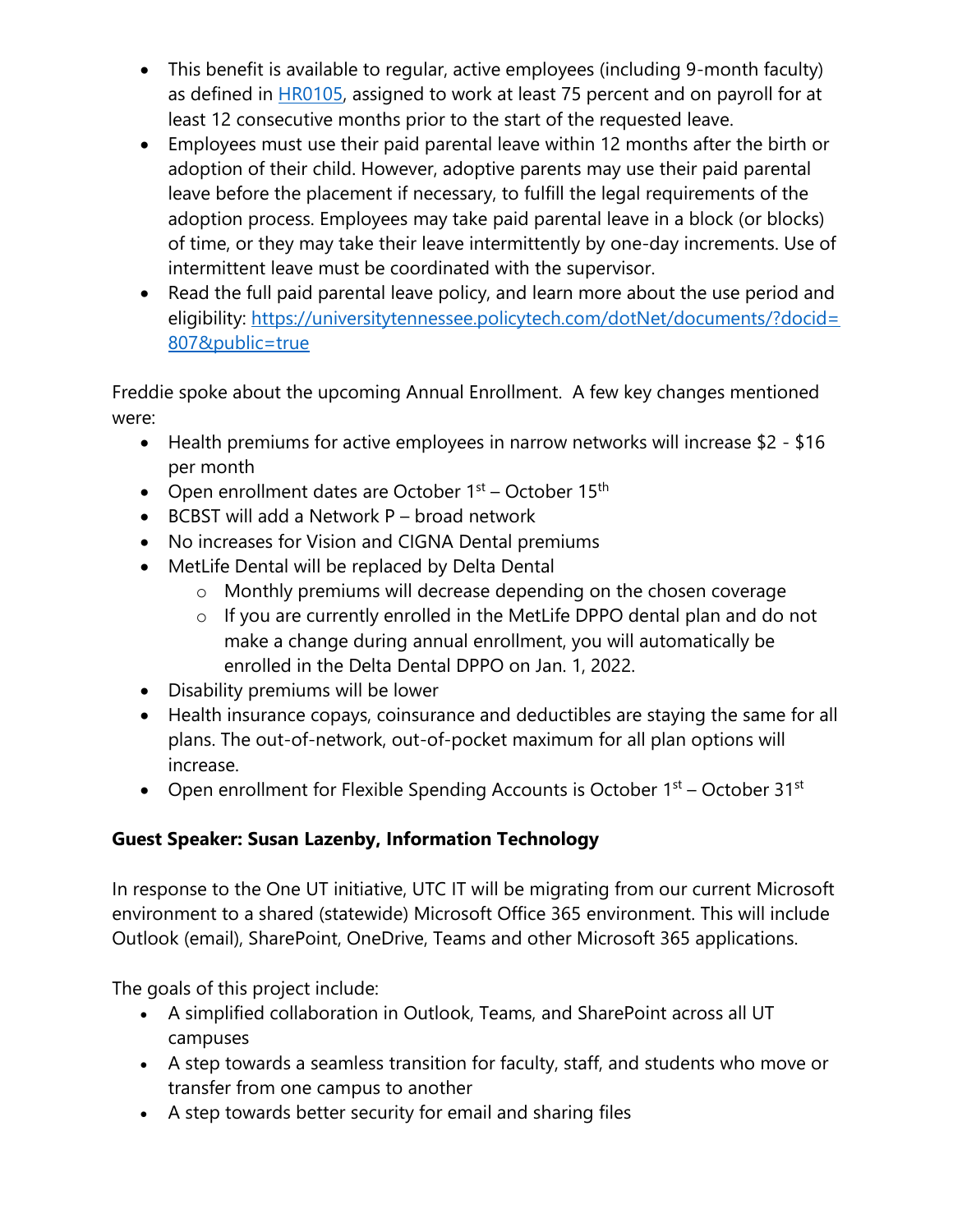The migration window starts at 5pm on October 8th and services are expected to be restored by 7am on October 11th. The following Microsoft O365 services will be impacted: Word, Excel, PowerPoint, Outlook, OneNote, Access, Sharepoint, Teams, Planner, Bookings, Forms, Power BI, Project and Publisher.

During the migration window (October  $8<sup>th</sup>$  through October 10<sup>th</sup>) your Microsoft O365 applications (Outlook (email), SharePoint, OneDrive, Teams and others) will be unavailable for use. We ask that you please do not try to access your applications during this time. **Note: Any emails you receive during this time will be available in your inbox on October 11th .**

Prior to October 8th, will need to [change your password at the UTK website for the UT](https://utc.teamdynamix.com/TDClient/2717/Portal/KB/ArticleDet?ID=134371)  [system.](https://utc.teamdynamix.com/TDClient/2717/Portal/KB/ArticleDet?ID=134371) This will also update your UTC password so that everything is in sync. You will also need to review and complete the **[Employee Pre-Migration Checklist](https://utc.teamdynamix.com/TDClient/2717/Portal/KB/?CategoryID=22322)** items to ensure you are prepared for the migration.

After the migration starting the week of October 11th, access to your account by signing into [https://portal.office.com](https://portal.office.com/) with your new login [\(netid@utc.edu\)](mailto:netid@utc.edu). The UT NetID format will normally be the same as your UTC ID. We will be sending you an email with your new login information by October 4th. **Note: You will keep your current UTC email address (firstname-lastname@utc.edu) and you will be prompted for your DUO two-factor authentication like IRIS.** You will also need to review and complete the [Employee Post-Migration Checklist.](https://utc.teamdynamix.com/TDClient/2717/Portal/KB/?CategoryID=22323)

All questions regarding the migrations should be directed to the IT Help desk at 423- 425-4000.

#### **Other Issues**

Melita reminded the member that the ERC elections would be taking place in November for the new term. Anyone NOT interested in serving in the new term, should respond to Jan's email when it comes out in October.

Laure Pou spoke to the group about the FY22 Salary Procures. One of the University's major priorities has been to devote attention and resources to faculty and staff recruitment, retention, diversity, and quality. Annual compensation analysis efforts for utilization of the established Staff Market-Equity Funding Pool are part of the University's ongoing commitment to provide compensation that is fair, competitive, and commensurate with the important contributions made by each member of our University community. This year there was \$185,000 in the Staff Market-Equity Pool funding. 41% was allocated to nonexempt positions and the remaining 59% to exempt positions

Laure also discussed the Required Procedures for Employee Terminations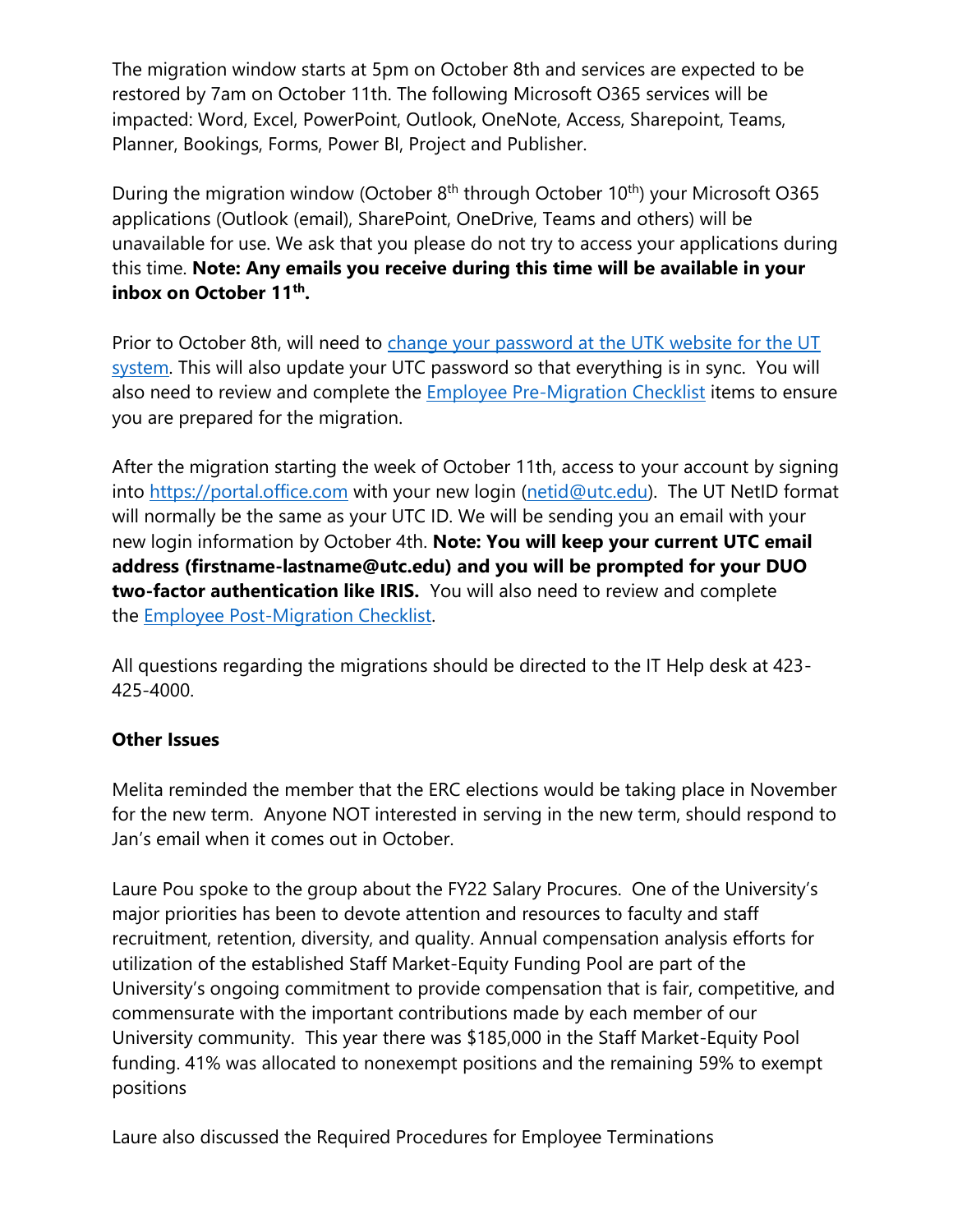In accordance with UT System Policy **HR0160-Termination of Employment**, "Termination from the University of Tennessee shall be officially documented in such a manner as to establish a clear record of action, both as a service to the terminating employee and to the university."

UT System audits have identified inconsistent compliance with proper and timely termination notifications across campus, which could put the responsible campus department and the University at great risk. **Effective immediately, campus department heads must ensure that all terminations are (1) fully processed in the IRIS system, (2) critical off-boarding notifications are completed and (3) final time records are processed in a timely manner for all employees separating from the University.** 

### **1. Timely Notice of Terminations in IRIS (All Employees)**

Submission of Form *ZPTERM000 – Termination Request* in IRIS is required for all employees separating from the University without continued employment in another campus work unit. This includes all regular or temporary faculty and staff, as well as student employees.

- Involuntary terminations must be fully processed in IRIS with Banner access discontinued **ON OR BEFORE** the employee's last date paid/worked. This requires all IRIS e-termination workflows are fully processed ON OR BEFORE the employee's last date paid/worked. It is recommended that department heads, or their designee, initiate the IRIS e-termination form no less than 5 business days prior to the employee's last date paid/worked to ensure compliance.
- Voluntary terminations must be finalized in IRIS with banner access discontinued **NO LATER THAN** 3 business days following the employees last date paid/worked. This requires all IRIS e-termination workflows are fully processed NO LATER THAN 3 business days following the employee's last date paid/worked. It is recommended that department heads, or their designee, initiate the IRIS e-termination form no less than 5 business days prior to the employee's last date paid/worked to ensure compliance.

The campus department of the separating employee is responsible for ensuring compliance with the termination deadlines outlined above by submitting IRIS etermination forms in a timely manner and monitoring workflow progress via *ZWF\_HISTORY - Workflow History by Object*.

Temporary or Student Employees Employed in Multiple Departments: If a temporary or student employee separating from your campus department will continue employment with the University in another campus department, IRIS e-terminations should not be submitted and fully processed. Instead, a [Personnel Change e-form](https://www.utc.edu/document/55191) should be initiated in IRIS to remove the employee from the separating department. The campus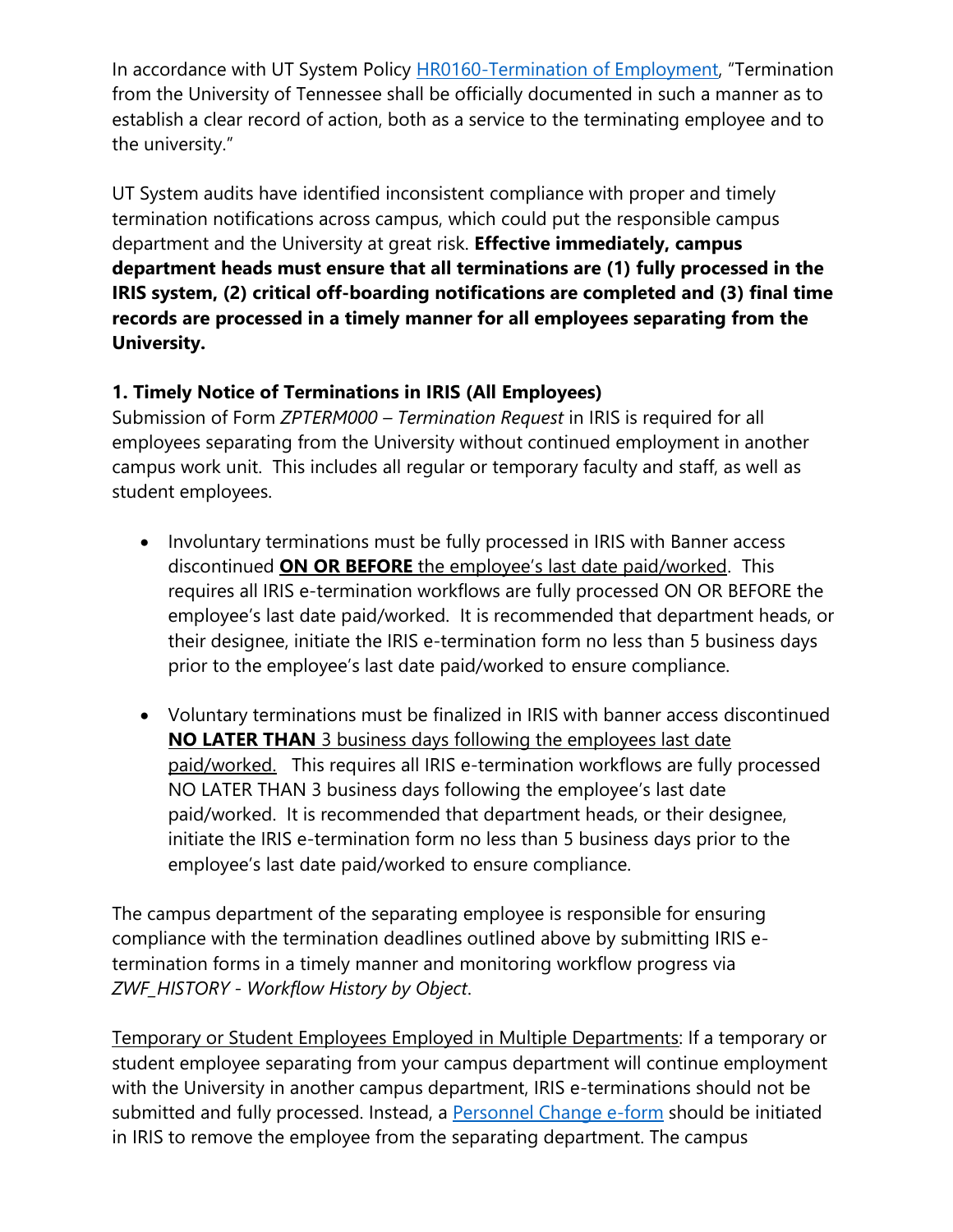department of the separating employee is responsible for processing the personnel change e-form.

#### **2. Timely Off-Boarding Notifications (Regular Faculty and Staff ONLY)**

Completion of the electronic [Employee Off-Boarding Form](https://mocsutc0.sharepoint.com/sites/HR/SitePages/Off-Boarding.aspx) is also required for regular faculty and staff terminations to ensure all off-boarding items have been addressed **ON OR BEFORE** the employee's last date paid/worked. It is recommended that department heads, or their designee, initiate the off-boarding notification no less than 5 business days prior to a regular employee's last day paid/worked.

The Employee Off-Boarding Form triggers notification to critical off-boarding units to ensure University debts are resolved, UTC Library property is returned, and access to University systems, software and programs is discontinued in a timely manner to protect the legal and fiscal interests of the University.

The campus department of the separating employee is responsible for ensuring compliance with the off-boarding deadlines outlined above and responding to all offboarding notifications to address outstanding issues.

In addition to University-wide off-boarding procedures, campus departments must ensure all departmental property is returned by the employee's last date paid/worked (e.g., laptops, equipment, uniforms, keys, etc.). Timely discontinuation of other sensitive access is also critical and may be necessary prior to the last date paid/worked in some instances (e.g., shared drive, website editing, listservs, etc.).

#### [Employee Off-Boarding Form -](https://www.utc.edu/sites/default/files/2021-09/Employee%20Off-Boarding%20Form%20-%20Instructions.pdf) Instructions

Questions regarding the employee off-boarding process may be directed to [terminations@utc.edu.](mailto:terminations@utc.edu)

# **3. Timely Processing of Final Time Records (All Employees)**

All time keeping and reporting requirements outlined in UT System Policy [FI0930](https://universitytennessee.policytech.com/dotNet/documents/?docid=702&public=true) – [Payroll](https://universitytennessee.policytech.com/dotNet/documents/?docid=702&public=true) must be processed in a timely manner for separating employees. Final time sheets/records (either hard copy or electronic) should be finalized for separating employees on their last day paid/worked and then submitted promptly in the IRIS system to ensure accurate time/leave records upon termination.

In addition, it is critical that all approvers execute IRIS time approvals when prompted for each bi-weekly and monthly [payroll deadline.](https://iris.tennessee.edu/payroll-deadlines/)

#### **Next Meeting**

The next meeting will be Thursday, October 21, 2021 at 2:00 p.m. with VC Stacy Lightfoot as our guest speaker.